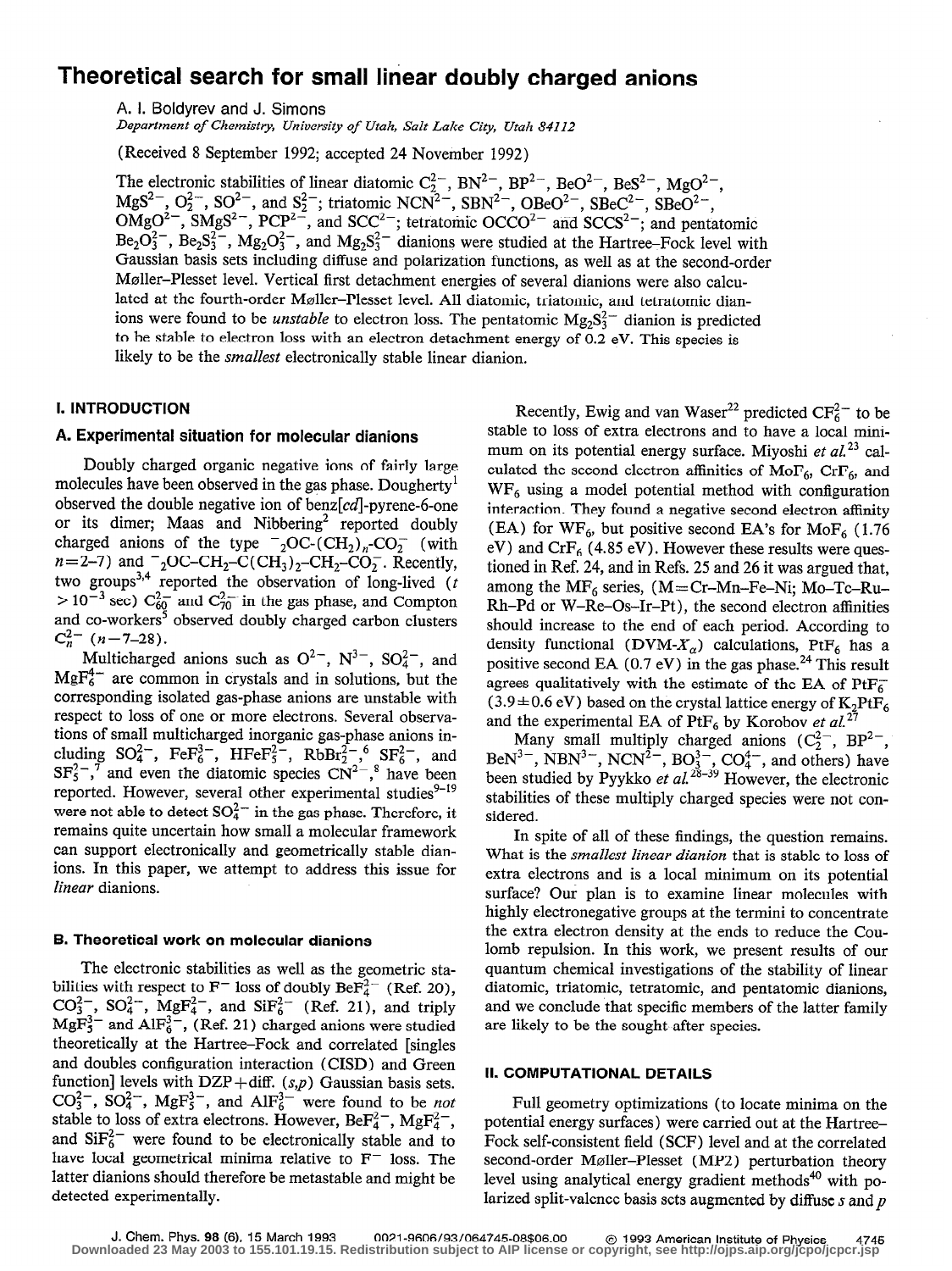spin projected to generate pure spectroscopic states for use

functions (this basis is denoted  $SCF/6-31+G^*$ ).<sup>41,42</sup> The in the subsequent energy calculations and the correspond-<br>fundamental vibrational frequencies and normal coordi-<br>ing results are denoted PUSCF, PMP2, PMP3, and fundamental vibrational frequencies and normal coordi- ing results are denoted PUSCF, PMP2, PMP3, and nates were calculated by standard force constant matrix PMP4.<sup>44</sup> The GAUSSIAN 90 program suite<sup>44</sup> was used to methods. The MP2(full)/6-31+G\* equilibrium geome-<br>tries for the smaller and SCF/6-31+G\* geometries for the ions, larger bases of QZP+diff.(s,p) quality were used for tries for the smaller and SCF/6-31+G\* geometries for the ions, larger bases of QZP+diff.  $(s,p)$  quality were used for larger systems were then used to evaluate electron corre-<br>the SCF calculations. In the latter case, the larger systems were then used to evaluate electron corre-<br>lation energies at the full fourth-order frozen-core approx-<br>bases for B, C, N, and O were taken from Ref. 46; 3d lation energies at the full fourth-order frozen-core approx-<br>imation (MP4) by Møller-Plesset perturbation theory<sup>43</sup> polarization functions (with exponents  $\alpha$  of 0.7 for B, 0.75 imation (MP4) by Møller-Plesset perturbation theory<sup>43</sup> polarization functions (with exponents  $\alpha$  of 0.7 for B, 0.75<br>using the 6-311+G<sup>\*</sup>(2*df*) basis set for small and for C, 0.8 for N, and 0.85 for O) were taken from using the 6-311+G\*( $2df$ ) basis set for small and for C, 0.8 for N, and 0.85 for O) were taken from Ref. 47.<br>6-31+G\* basis set for large dianions. The unrestricted The diffuse p functions for B, C, N, and O were taken from 6-31 + G\* basis set for large dianions. The unrestricted The diffuse p functions for B, C, N, and O were taken from SCF (USCF) wave functions for open-shell systems were Ref. 47 and diffuse s functions for B ( $\alpha$ =0.0297) SCF (USCF) wave functions for open-shell systems were Ref. 47 and diffuse s functions for B ( $\alpha$ =0.0297), C ( $\alpha$  spin projected to generate pure spectroscopic states for use =0.0505), N ( $\alpha$ =0.0680), and O ( $\alpha$ =0.0914

TABLE I. Calculated and experimental (crystal) properties of  $AB^{2-}$  species.

| <b>Species</b>                                  | Method                           | $(\AA)$                               | Bond length Total energy<br>(a.u.) | Frequencies<br>$(cm^{-1})$ | HOMO<br>symmetry | $_{\rm IP}$<br>(Koopmans, eV) | $\mathbf{IP}$<br>$(\Delta SCF, eV)$ | Coulomb<br>Energy (eV) | Refs.        |
|-------------------------------------------------|----------------------------------|---------------------------------------|------------------------------------|----------------------------|------------------|-------------------------------|-------------------------------------|------------------------|--------------|
| $C_2^{2-}$                                      | SCF/4-31G                        | 1.271                                 | $-75.12399$                        |                            | $1\pi_{\mu}$     | $-6.80$                       |                                     |                        | 56,57        |
|                                                 | $SCF/6-31G*$                     | 1,263<br>$\mathcal{L}_{\mathrm{eff}}$ | $\omega_{\rm{th}}$                 | 1998                       | والمستعمدة       | ЦĽ,                           |                                     |                        | 28,35        |
| $D_{\infty h} \atop {^1\Sigma_g^+}$             | MP2/6-31G*                       | 1.299                                 |                                    | 1716                       |                  |                               |                                     |                        | 28,35        |
|                                                 | $SCF/6-31+G*$                    | 1.271                                 | $-75.38983$                        | 1900                       | $1\pi_{u}$       | $-2.88$                       | $-4.83$                             | 11.33                  | a            |
|                                                 | $MP2$ (full)/6-31+G*             | 1.293                                 | -75.67694                          | 1737                       | $1\pi_{\nu}$     | $-2.96$                       |                                     |                        | $\mathbf a$  |
|                                                 | $SCF/QZP + diff(s,p)$            | 1.266                                 | $-75.40757$                        |                            | $1\pi_u$         | $-2.83$                       |                                     | 11.38                  | a            |
|                                                 | Expt.                            | $1.19 - 1.35$                         |                                    | 1847                       |                  |                               |                                     |                        | 28,54,55     |
|                                                 |                                  |                                       |                                    | 1831                       |                  |                               |                                     |                        |              |
| BN <sup>2</sup>                                 | SCF/4-31G                        | 1.304                                 | $-78.59141$                        |                            | $3\sigma$        | $-7.07$                       |                                     |                        | 56           |
| $C_{\infty v}$                                  | $SCF/6-31G*$                     | 1.291                                 |                                    | 1781                       |                  |                               |                                     |                        | 28           |
| $1\overline{\Sigma}$ +                          | $SCF/6-31+G*$                    | 1.281                                 | - 78.866 14                        | 1769                       | $3\sigma$        | $-3.02$                       | $-4.95$                             | 11.23                  | $\mathbf{a}$ |
|                                                 | $MP2$ (full)/6-31+G <sup>*</sup> | 1.325                                 | -79.16030                          | 1528                       | $3\sigma$        | $-2.93$                       |                                     |                        | $\mathbf{a}$ |
|                                                 | $SCF/QZP + diff(s,p)$            | 1.288                                 | -78.88891                          |                            | $3\sigma$        | $-2.85$                       |                                     | 11.18                  | $\bf{a}$     |
| BP <sup>2</sup>                                 | SCF/6-31G*                       | 1.781                                 |                                    | 952                        |                  |                               |                                     |                        | 33           |
| $C_{\infty v}$                                  | $MP2/6-31G*$                     | 1.782                                 |                                    | 923                        |                  |                               |                                     |                        | 33           |
| $1\Sigma^+$                                     | $SCF/6-31+G*$                    | 1.764                                 | $-365.17133$                       | 947                        | $3\sigma$        | $-2.40$                       | $-4.44$                             | 8.16                   | a            |
|                                                 | $MP2$ (full)/6-31+G*             | 1.745                                 | $-365.39206$                       | 952                        | $3\sigma$        | $-2.44$                       |                                     | 8.25                   | $\bf a$      |
| $BeO^{2-}$                                      | SCF/6-31G*                       | 1.394                                 |                                    | 1337                       |                  |                               |                                     |                        | 28           |
| $C_{\infty v}$                                  | $SCF/6-31+G*$                    | 1.360                                 | $-89.33094$                        | 1441                       | $3\sigma$        | $-3.56$                       | $-4.39$                             | 10.59                  | $\bf a$      |
| $1\Sigma^+$                                     | $MP2$ (full)/6-31+G*             | 1.410                                 | $-89.59723$                        | 1250                       | $3\sigma$        | $-3.50$                       |                                     | 10.21                  | $\bf{a}$     |
|                                                 | $SCF/QZP + diff(s,p)$            | 1.361                                 | $-89.35776$                        |                            | $3\sigma$        | $-3.54$                       | $-4.33$                             | 10.89                  | $\bf a$      |
| $\mathrm{BeS}^{2-}$                             | $SCF/6-31+G*$                    | 1.863                                 | $-412.04208$                       | 810                        | $3\sigma$        | $-3.06$                       | $-4.24$                             | 7.73                   | a            |
|                                                 | $MP2$ (full)/6-31+G*             | 1.843                                 | $-412.23101$                       | 839                        | $3\sigma$        | $-3.08$                       |                                     | 7.81                   |              |
| $\underset{^1\Sigma^+}{C_{\infty v}}$           | $SCF/QZP + diff(s,p)$            | 1.865                                 | $-412.06479$                       |                            | $3\sigma$        | $-3.09$                       | $-4.06$                             | 7.72                   |              |
|                                                 |                                  |                                       |                                    | 808                        | $3\sigma$ .      | $-2.70$                       | $-3.39$                             | 8.10                   |              |
| MgO <sup>2</sup>                                | $SCF/6-31+G*$                    | 1.778                                 | $-274.27581$                       | 652                        | $3\sigma$        | $-2.65$                       |                                     | 7.71                   |              |
| $\underset{\mathrm{i}\Sigma^{+}}{C_{\infty v}}$ | $MP2$ (full)/6-31+G*             | 1.868                                 | $-274.55880$                       |                            | $3\sigma$        | $-2.89$                       | $-3.52$                             | 8.12                   |              |
|                                                 | $SCF/QZP + diff(s,p)$            | 1.773                                 | $-247.30866$                       |                            |                  |                               |                                     |                        |              |
| $MgS^{2-}$                                      | $SCF/6-31+G*$                    | 2.272                                 | $-597.04289$                       | 452                        | $3\sigma$        | $-2.43$                       | $-3.18$                             | 6.34                   | a            |
|                                                 | $MP2$ (full)/6-31+G*             | 2.269                                 | $-597.22623$                       | 451                        | $3\sigma$        | $-2.43$                       |                                     | 6.35                   |              |
| $C_{\infty\nu}$<br>$\frac{1}{2}$                | $SCF/QZP + diff(s,p)$            | 2.276                                 | - 597.074 45                       |                            | $3\sigma$        | $-2.57$                       | $-3.25$                             | 6.33                   |              |
| $O_2^{2-}$                                      | $SCF/6-31+G*$                    | 1.498                                 | $-149.27669$                       | 867                        | $1\pi_{\rm g}$   | $-5.37$                       |                                     | 9.61                   | $\bf a$      |
| $D_{\infty h}$                                  | $MP2$ (full)/6-31+G*             | 1.606                                 | - 149.71286                        | 637                        | $1\pi_{q}$       | $-4.72$                       |                                     | 8.96                   | $\bf a$      |
| $1\sum_{g}$                                     | $SCF/QZP + diff(s,p)$            | 1.480                                 | $-149.33468$                       |                            | $1\pi_g$         | $-5.10$                       |                                     | 9.71                   | $\bf a$      |
|                                                 | Expt                             | 1.50                                  |                                    |                            |                  |                               |                                     |                        | 51,52        |
| $SO2-$                                          | $SCF/6-31+G*$                    | 1.662                                 | $-472.11855$                       | 704                        | $2\pi$           | $-4.19$                       |                                     | 8.66                   | $\mathbf a$  |
|                                                 | $MP2$ (full)/6-31+G*             | 1.693                                 | $-472.47017$                       | 652                        | $2\pi$           | $-4.10$                       |                                     | 8.50                   | a            |
| $\frac{C_{\infty v}}{1 \sum_{i=1}^{n} C_{i}}$   | $SCF/QZP + diff(s,p)$            | 1.668                                 | $-472.16823$                       |                            | $2\pi$           | $-4.13$                       |                                     | 8.63                   | a            |
| $\mathbf{S}_2^{2-}$                             | $SCF/6-31+G*$                    | 2.166                                 | $-794.88839$                       | 453                        | $1\pi_{\rm c}$   | $-3.12$                       |                                     | 6.65                   | a            |
|                                                 | $MP2$ (full)/6-31+G*             | 2.179                                 | $-795.15824$                       | 411                        | $1\pi_{g}$       | $-3.09$                       |                                     | 6.61                   | $\bf a$      |
| $D_{\infty h} \atop {^1\Sigma_g^+}$             | $SCF/QZP + diff(s,p)$            | 2.183                                 | 794.93647                          |                            | $1\pi_{g}$       | $-3.14$                       |                                     | 6.60                   | $\bf a$      |
|                                                 | Expt                             | 2.10-2.15                             |                                    |                            |                  |                               |                                     |                        | 53           |

'Present work.

#### J. Chem. Phys., Vol. 98, No. 6, 15 March 1993

**Downloaded 23 May 2003 to 155.101.19.15. Redistribution subject to AIP license or copyright, see http://ojps.aip.org/jcpo/jcpcr.jsp**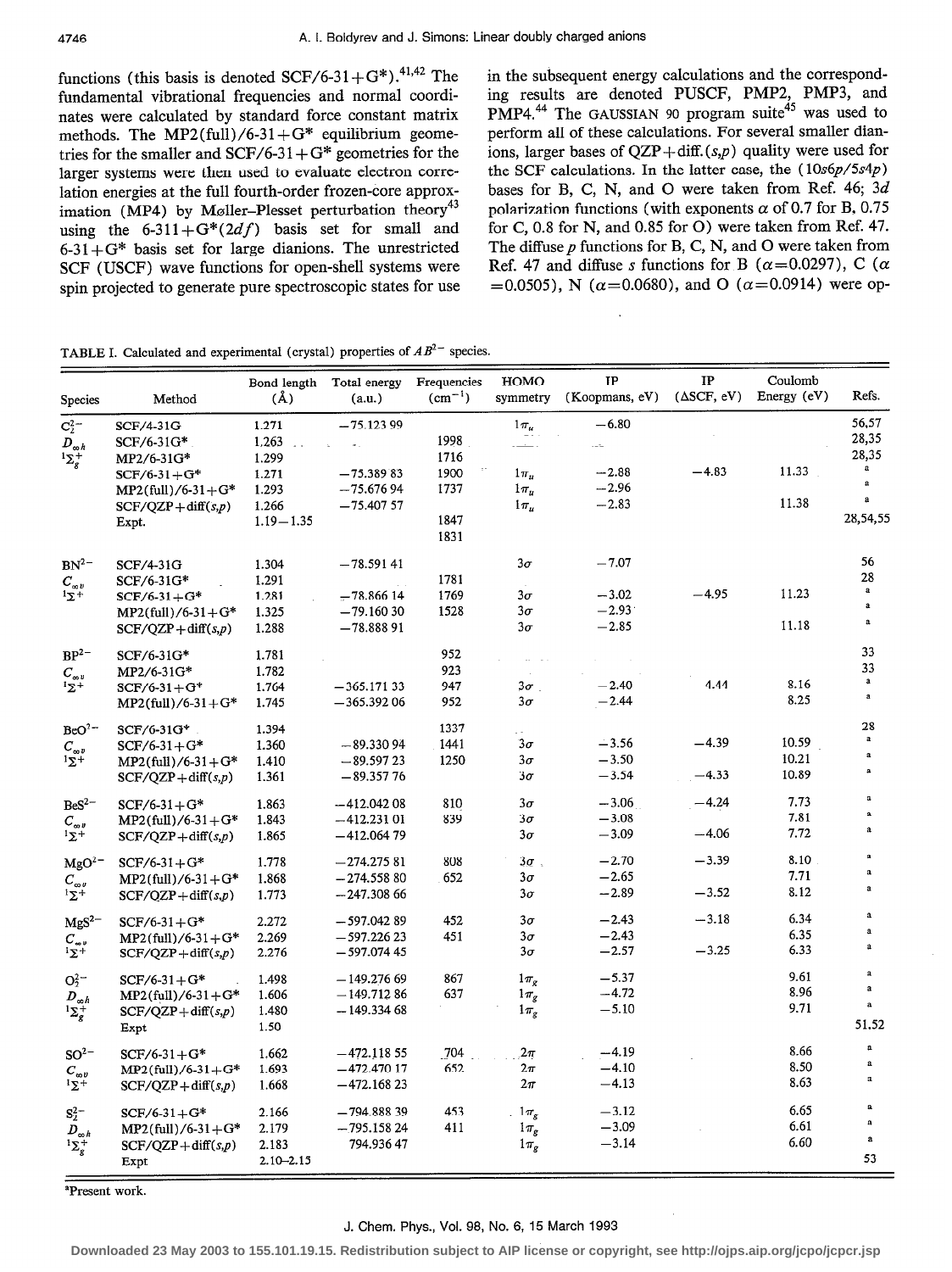timized by us. The  $(12s9p/6s5p)$  bases for S and Mg were taken from Ref. 48 (the 3p functions with  $\alpha$ =0.4821 and  $\alpha$ =0.1651 were optimized by us). The 3d polarization functions ( $\alpha$ =0.2 for Mg and  $\alpha$ =0.5 for S) were taken from Ref. 49; diffuse  $p$  functions were taken from Ref. 47 and diffuse s functions  $(\alpha=0.02133)$  for Mg and  $\alpha$ =0.0723 for S) were optimized by us. Calculations with these large basis sets were performed using our Utah MESS-KIT modular electronic structure codes. $50$ 

## III. RESULTS AND DISCUSSION

All of our equilibrium geometries, frequencies, total energies, first vertical ionization potential (IP) or electron detachment energies (DE's) at the Koopmans' theorem, and ASCF approximations and the Coulomb repulsion energies within a simple point charge approximation are summarized in Tables I-IV. In Table V, vertical DE's calculated at the APUSCF, APMP2, APMP3 and APMP4 levels

TABLE II. Calculated and experimental (crystal) properties of  $ABC^{2-}$  species.

|                                                                                                          |                                              |              | Bond           | Total                     | Symmetry                           |             |                     |                                               |         | Coulomb |                           |
|----------------------------------------------------------------------------------------------------------|----------------------------------------------|--------------|----------------|---------------------------|------------------------------------|-------------|---------------------|-----------------------------------------------|---------|---------|---------------------------|
|                                                                                                          | Method                                       |              | length         | energy                    | of                                 | Frequencies | HOMO                | IP                                            | IP      | energy  |                           |
| <b>Species</b>                                                                                           |                                              | Bond         | $(\AA)$        | (a.u.)                    | vibrations                         | $(cm^{-1})$ |                     | symmetry (Koopmans, eV) $(\triangle$ SCF, eV) |         | (eV)    | Refs.                     |
| $NCN^2$                                                                                                  | SCF/4-31G                                    | $C-N$        | 1.240          |                           |                                    |             |                     |                                               |         |         | 56,57                     |
| $D_{\omega h} \over \Sigma_{g}^+$                                                                        | SCF/6-31G*                                   | $C-N$        | 1.231          |                           | $v_1(\sigma_g)$<br>$v_2(\pi_u)$    | 1998<br>770 |                     |                                               |         |         | 29                        |
|                                                                                                          |                                              |              |                |                           | $v_3(1\sigma_u)$                   | 2114        |                     |                                               |         |         |                           |
|                                                                                                          | MP2/6-31G*                                   | $C-N$        | 1.267          |                           |                                    |             |                     |                                               |         |         |                           |
|                                                                                                          | $SCF/6-31+G*$                                | $C-N$        |                | $1.232 - 146.52024$       | $v_1(\sigma_g)$                    | 1347        | $1\pi_{\rm g}$      | $-4.02$                                       | $-6.19$ | 5.84    | a                         |
|                                                                                                          |                                              |              |                |                           | $v_2(\pi_u)$                       | 682         |                     |                                               |         |         |                           |
|                                                                                                          | $MP2$ (full)/6-31+G*                         | $C-N$        | 1.270          | $-147.01837$              | $\nu_3(\sigma_u)$                  | 1946        |                     |                                               |         |         | a                         |
|                                                                                                          |                                              |              |                |                           | $v_1(\sigma_g)$<br>$v_2(\pi_u)$    | 1151<br>515 | $1\pi_g$            | $-3.92$                                       |         | 5.67    |                           |
|                                                                                                          |                                              |              |                |                           | $v_3(\sigma_u)$                    | 1816        |                     |                                               |         |         |                           |
|                                                                                                          | $SCF/QZP + diff(s,p)$                        | $C-N$        | 1.227          | $-146.56075$              |                                    |             | $1\pi_g$            | $-3.90$                                       | $-5.47$ | 5.87    | $\bf a$                   |
|                                                                                                          | Expt                                         | $C-N$        | 1.230          |                           | $v_1(\sigma_g)$                    | 1234        |                     |                                               |         |         | 61                        |
|                                                                                                          |                                              |              |                |                           | $v_2(\pi_u)$                       | 620-690     |                     |                                               |         |         |                           |
|                                                                                                          |                                              |              |                |                           | $v_3(\sigma_u)$                    | 2000-2120   |                     |                                               |         |         |                           |
| $SBN^{2-}$                                                                                               | SCF/6-31G*                                   | $B-N$        | 1.262          |                           | $v_1(\sigma)$                      | 610         |                     |                                               |         |         | 32                        |
| $C_{\infty v}$<br>$\frac{1}{2} \sum_{i=1}^{n}$                                                           |                                              | $B-S$        | 1.837          |                           | $\nu_2(\pi)$                       | 470         |                     |                                               |         |         |                           |
|                                                                                                          |                                              |              |                |                           | $v_3(\sigma)$                      | 1955        |                     |                                               |         |         |                           |
|                                                                                                          | $SCF/6-31+G*$                                | $B-N$        | 1.273          | $-476.53077$              | $v_1(\sigma)$                      | 617         | $2\pi$              | $-2.10$                                       | $-4.05$ | 4.65    | $\bf a$                   |
|                                                                                                          |                                              | $B-S$        | 1.823          |                           | $v_2(\pi)$                         | 448         |                     |                                               |         |         |                           |
|                                                                                                          |                                              |              |                |                           | $v_3(\sigma)$                      | 1862        |                     |                                               |         |         |                           |
| OBcO <sup>2-</sup>                                                                                       | SCF/6-31G*                                   | Be-O         | 1.426          |                           | $v_1(\sigma_g)$                    | 802         | $2\pi$              | $-2.10$                                       |         | 4.65    | 29                        |
| $D_{\omega h}$<br>$1\sum_{g}$                                                                            |                                              |              |                |                           | $v_2(\pi_v)$                       | 487         |                     |                                               |         |         |                           |
|                                                                                                          |                                              |              |                |                           | $v_3(\sigma_u)$                    | 1521        |                     |                                               |         |         |                           |
|                                                                                                          | $SCF/6-31+G*$                                |              |                | Be-O $1.441 - 164.22803$  | $v_1(\sigma_g)$                    | 769         | $1\pi$ <sub>g</sub> | $-1.80$                                       | $-4.60$ | 5.00    | a                         |
|                                                                                                          |                                              |              |                |                           | $v_2(\pi_u)$                       | 565         |                     |                                               |         |         |                           |
|                                                                                                          | $MP2$ (full)/6-31+G* Be-O 1.479              |              |                | $-164.71176$              | $v_3(\sigma_u)$<br>$v_1(\sigma_g)$ | 1436<br>680 | $1\pi_g$            | $-1.73$                                       |         | 4.87    | a                         |
|                                                                                                          |                                              |              |                |                           | $v_2(\pi_u)$                       | 487         |                     |                                               |         |         |                           |
|                                                                                                          | $SCF/QZP + diff(s,p)$                        | $Be-O$       | 1.439          | $-164.28137$              | $\theta_3(\sigma_u)$               | 1261        | $1\pi_g$            | $-1.73$                                       | $-3.50$ | 5.00    | $\overset{\mathbf{a}}{-}$ |
| SBeO <sup>2</sup>                                                                                        | SCF/6-31G*                                   | Be-O         | 1.377          |                           | $v_1(\sigma)$                      | 484         |                     |                                               |         |         | 32                        |
| $C_{\infty v}$<br>iΣ+                                                                                    |                                              | Be-S         | 1.975          |                           | $v_2(\pi)$                         | 403         |                     |                                               |         |         |                           |
|                                                                                                          |                                              |              |                |                           | $v_3(\sigma)$                      | 1466        |                     |                                               |         |         |                           |
|                                                                                                          | $SCF/6-31+G*$                                | Be-O<br>Be-S | 1.392<br>1.976 | $-486.97683$              | $v_1(\sigma)$                      | 478         | $2\pi$              | $-1.44$                                       | $-3.00$ | 4.27    | $\bf a$                   |
|                                                                                                          |                                              |              |                |                           | $\nu_2(\pi)$<br>$v_3(\sigma)$      | 423<br>1391 |                     |                                               |         |         |                           |
| SBeS <sup>2</sup>                                                                                        | $SCF/6-31+G*$                                | Be-S         | 1.910          | $-809.70282$              | $v_1(\sigma_g)$                    | 386         | $1\pi_{g}$          | $-0.91$                                       | $-2.12$ | 3.77    | a                         |
| $D_{\infty h}$                                                                                           |                                              |              |                |                           | $v_2(\pi_u)$                       | 326         |                     |                                               |         |         |                           |
| $1\Sigma_g^+$                                                                                            |                                              |              |                |                           | $v_3(\sigma_u)$                    | 981         |                     |                                               |         |         |                           |
|                                                                                                          | $MP2$ (full)/6-31+G* Be-S                    |              |                | $1.892 - 810.01768$       | $v_1(\sigma_g)$                    | 387         | $1\pi_g$            | $-0.94$                                       |         | 3.80    | a                         |
|                                                                                                          |                                              |              |                |                           | $v_2(\pi_u)$                       | 272         |                     |                                               |         |         |                           |
|                                                                                                          | $SCF/QZP + diff(s,p)$                        |              |                | Be-S $1.910 - 809.74920$  | $v_3(\sigma_u)$                    | 996         |                     |                                               |         |         | $\mathbf a$               |
|                                                                                                          |                                              |              |                |                           |                                    |             | $1\pi_g$            | $-0.94$                                       | $-1.73$ | 3.77    |                           |
| $OMgO2-$                                                                                                 | $SCF/6-31+G*$                                |              |                | $Mg-O$ 1.827 $-349.10081$ | $v_1(\sigma_g)$                    | 595         | $1\pi_g$            | $-1.39$                                       | $-5.02$ | 3.94    | a                         |
| $D_{\underset{\mathbf{I}_{\mathbf{g}}} \underset{\mathbf{g}} \sim h}{D_{\underset{\mathbf{g}}} \sim h}}$ |                                              |              |                |                           | $v_2(\pi_u)$                       | 253         |                     |                                               |         |         |                           |
|                                                                                                          | $MP2$ (full)/6-31+G* Mg-O 1.900 -349.61473   |              |                |                           | $v_3(\sigma_u)$                    | 849         |                     |                                               |         |         |                           |
|                                                                                                          |                                              |              |                |                           | $v_1(\sigma_g)$<br>$v_2(\pi_u)$    | 497<br>187  | $1\pi_g$            | $-1.33$                                       |         | 3.79    | $\ddot{\phantom{a}}$      |
|                                                                                                          |                                              |              |                |                           | $v_3(\sigma_u)$                    | 707         |                     |                                               |         |         |                           |
|                                                                                                          | $SCF/QZP + diff(s,p)$ Mg-O 1.816 -349.168 21 |              |                |                           |                                    |             | $1\pi_g$            | $-1.28$                                       | $-2.58$ | 3.96    | a                         |

J. Chem. Phys., Vol. 98, No. 6, 15 March 1993 **Downloaded 23 May 2003 to 155.101.19.15. Redistribution subject to AIP license or copyright, see http://ojps.aip.org/jcpo/jcpcr.jsp**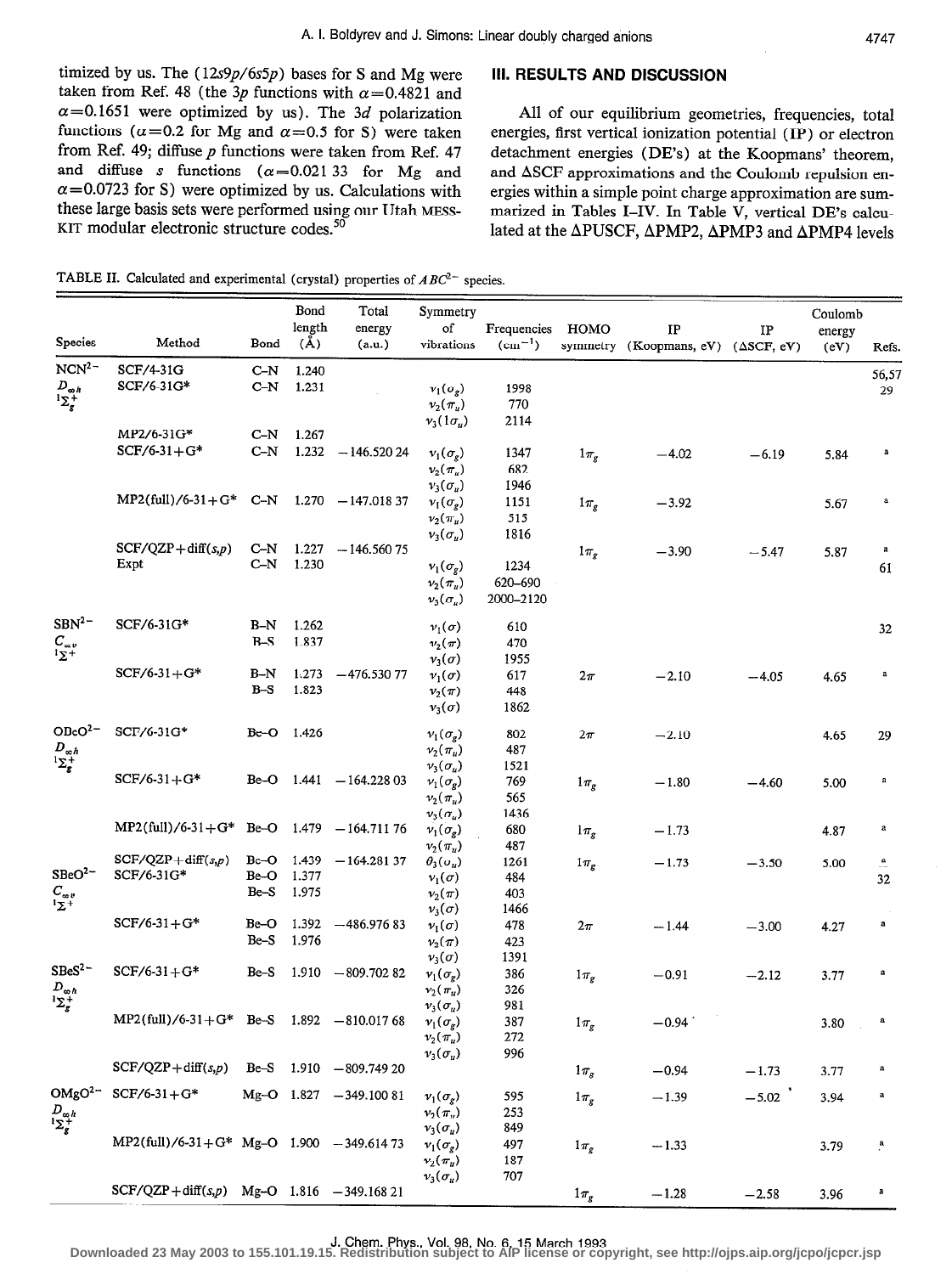#### TABLE II. (Continued.)

| <b>Species</b>                                           | Method                                      | Bond           | Bond<br>length<br>$(\check{A})$ | Total<br>energy<br>(a.u.) | Symmetry<br>of<br>vibrations                                          | Frequencies<br>$(cm^{-1})$ | HOMO                | IP<br>symmetry (Koopmans eV) | IP<br>$(\Delta SCF, eV)$ | Coulomb<br>energy<br>(eV) | Refs.        |
|----------------------------------------------------------|---------------------------------------------|----------------|---------------------------------|---------------------------|-----------------------------------------------------------------------|----------------------------|---------------------|------------------------------|--------------------------|---------------------------|--------------|
| SMgS <sup>2</sup><br>$D_{\infty h} \atop {^1\Sigma_g^+}$ | $SCF/6-31+G*$                               |                |                                 | $Mg-S$ 2.286 - 994.655 87 | $v_1(\sigma_g)$<br>$\nu_2(\pi_v)$                                     | 314<br>175                 | $1\pi$ <sub>e</sub> | $-0.46$                      | $-1.70$                  | 3.15                      | $\mathbf{a}$ |
|                                                          | $MP2$ (full)/6-31+G* Mg-S 2.280 -994.969 08 |                |                                 |                           | $v_3(\sigma_\nu)$<br>$v_1(\sigma_g)$<br>$\nu_2(\pi_u)$                | 556<br>310<br>164          | $1\pi$ <sub>g</sub> | $-0.46$                      |                          | 3.15                      | $\bf a$      |
| $PCP^{2-}$                                               | $SCF/OZP + diff(s,p)$<br>SCF/6-31G*         | $C-P$          | Mg-S 2.279<br>1.657             | $-994.71551$              | $v_3(\sigma_u)$<br>$v_1(\sigma_o)$<br>$v_2(\pi_u)$                    | 555<br>607<br>440          | $1\pi_g$            | $-0.49$                      | $-1.26$                  | 3.16                      | a<br>33      |
| $\overset{D_{\infty h}}{^1\Sigma_g^+}$                   | MP2/6-31G*                                  | $C-P$          | 1.673                           |                           | $v_3(\sigma_u)$<br>$v_1(\sigma_g)$<br>$v_2(\pi_u)$                    | 1271<br>570<br>387<br>1328 |                     |                              |                          |                           | 33           |
|                                                          | $SCF/6-31+G*$                               | $C-P$          | 1.653                           | $-719.12685$              | $v_3(\sigma_u)$<br>$v_1(\sigma_o)$<br>$v_2(\pi_u)$<br>$v_3(\sigma_u)$ | 604<br>403<br>1212         | $1\pi_{\sigma}$     | $-3.03$                      | $-4.40$                  | 4.36                      | a            |
|                                                          | $MP2$ (full)/6-31+G* C-P                    |                |                                 | $1.668 - 719.52465$       | $v_1(\sigma_g)$<br>$\nu_2(\pi_n)$<br>$v_3(\sigma_u)$                  | 567<br>336<br>1286         | $1\pi_g$            | $-3.00$                      |                          | 4.32                      | $\bf a$      |
|                                                          | <b>EXPT</b>                                 | $C-P$          | 1.63                            |                           |                                                                       |                            |                     |                              |                          |                           | 64           |
| SCC <sup>2</sup><br>$C_{\infty v}$<br>$\frac{1}{2}$      | SCF/6-31G*                                  | $S-C$<br>$C-C$ | 1.764<br>1.235                  |                           | $v_1(\sigma)$<br>$v_2(\pi)$<br>$v_3(\sigma)$                          | 671<br>421<br>2156         |                     |                              |                          |                           | 32           |
|                                                          | $SCF/6-31+G*$                               | $S-C$<br>$C-C$ | 1.742<br>1.240                  | $-473.02204$              | $v_1(\sigma)$<br>$v_2(\pi)$<br>$v_3(\sigma)$                          | 2083<br>396<br>681         | $2\pi$              | $-2.49$<br>$\sim$            | $-3.79$                  | 4.83                      | a            |
|                                                          | $MP2$ (full)/6-31+G*                        |                | $S-C$ 1.731<br>$C-C$ 1.276      | $-473.43048$              | $v_1(\sigma)$<br>$\nu_{2}(\pi)$<br>$v_3(\sigma)$                      | 1826<br>294<br>645         | $2\pi$              | $-2.60$                      |                          | 4.79                      | a            |

'Present work.

are presented. In what follows, we examine our results for diatomic, triatomic, and larger linear dianions.

#### A. Diatomic dianions

Dianions with 14 valence electrons such as  $O_2^2$ , SO<sup>2-</sup>  $S_2^2$ , etc., and with 10 valence electrons such as  $C_2^2$ ,  $BN^{2-}$ , BeO<sup>2-</sup>, etc., are thought to be the best candidates to form electronically stable diatomic dianions for the following reasons: (i) Dianions from both of these groups are known in crystals [e.g.,  $O_2^{2-}$  in Li<sub>2</sub>O<sub>2</sub>, Na<sub>2</sub>O<sub>2</sub>, K<sub>2</sub>O<sub>2</sub>, and  $Rb_2O_2$ , (Refs. 51 and 52), and  $S_2^{2-}$  in  $Li_2S_2$  and  $K_2S_2$  (Ref. 53), and  $C_2^{2-}$  (Refs. 54 and 55); (ii) the O, S, and C atoms have positive high atomic electron affinities; and (iii) species with 14 and 10 valence electrons have closed-shell  $F_2$ and  $N<sub>2</sub>$  type electronic configurations, respectively.

Previously, the equilibrium bond lengths of several diatomic dianions  $[C_2^{2-}$  (Refs. 28, 56, and 57), BN<sup>2-</sup> (Refs. 28 and 56),  $BP^{-2}$  (Ref. 33), and BeO<sup>2</sup> (Ref. 28)] were calculated at the SCF level using 4-31G and  $6-31G^*$  basis sets and at the MP2/6-31G\* level. The equilibrium bond lengths of the isolated dianions were found to be quite close to the corresponding values in crystal salts.

Summers and Tyrrell<sup>56</sup> published orbital energies for  $BN^{2-}$  and  $C_2^{2-}$ . Their highest occupied molecular orbital (HOMO) orbital energies (with the 4-3 1G basis set) are

positive ( $+7.1$  eV for BN<sup>2-</sup> and  $+6.8$  eV for  $C_2^{2-}$ ), which suggests that both of these dianions should not be stable to loss of an extra electron. However, the calculations of Ref. 56 employed basis sets without diffuse functions, which are known to be very important for anions (see, e.g., Refs.  $58-60$ ).

In the present study, we carried out ab initio calculations to optimize the bond lengths and electronic energies of BeO<sup>2-</sup>, BeS<sup>2-</sup>, MgO<sup>2</sup>, MgS<sup>2</sup>, C<sub>2</sub>, Si<sub>2</sub>, BN<sup>2</sup>  $BP^{2-}$ ,  $O_2^{2-}$ ,  $SO^{2-}$ , and  $S_2^{2-}$  at the SCF level with  $6-31+G^*$  and  $QZP + diff.(s,p)$  bases and at the  $MP2(full)/6-31+G*$  level. Our results, together with the available crystal data and previous ab initio results are presented in Table I. As this data shows, all of the diatomic dianions we studied are not stable to loss of an extra electron. In all cases, the HOMO orbital energies are very positive, and hence the Koopmans' theorem DE's are negative. Electron relaxation corrections calculated at the ASCF level move these DE's to even more negative values. Calculated correlation corrections at the PMP2, PMP3, and PMP4 levels with the large 6-311+ $G(2df)$  basis set reduce the instabilities (Table V), but the DE's remain very negative and, hence, the species unstable.

In our perturbation theory calculations, we used the orbital eigenvalue spectrum of the free dianions. This is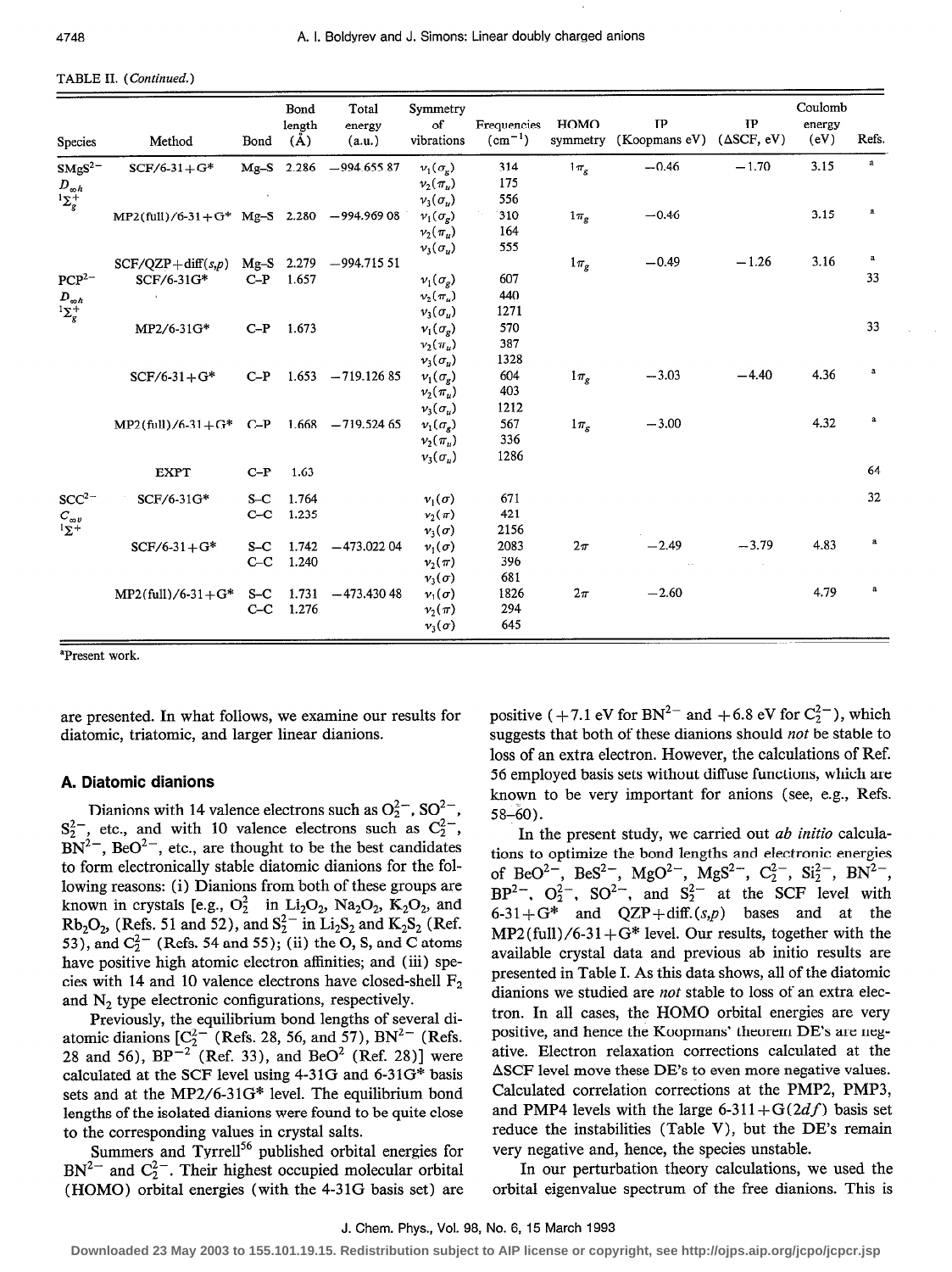TABLE III. Calculated and experimental (crystal) molecular properties of  $ABCD^{2-}$  species.

| OCCO <sup>2</sup><br>$D_{\underset{\xi}{\infty}h}$<br>$C_{2h}$ | SCF/4-31G<br>$SCF/6-31+G*$<br>$MP2$ (full)/6-31+G* | $C - O$<br>$C-C$<br>$C-O$<br>$C-C$ | $(\AA)$<br>1.337<br>1.216<br>1.305<br>1.225 | $-225.18662$ | $v_i(\sigma_g)$       | $(cm^{-1})$ | symmetry     | (Koopmans, eV) | (eV) | Refs.<br>57 |
|----------------------------------------------------------------|----------------------------------------------------|------------------------------------|---------------------------------------------|--------------|-----------------------|-------------|--------------|----------------|------|-------------|
|                                                                |                                                    |                                    |                                             |              |                       |             |              |                |      |             |
| ${}^1\!A_g$                                                    |                                                    |                                    |                                             |              |                       |             |              |                |      |             |
|                                                                |                                                    |                                    |                                             |              |                       | 2281        | $1\pi$       | $-3.98$        | 3.75 | $\bf a$     |
|                                                                |                                                    |                                    |                                             |              | $v_2(\sigma_g)$       | 867         |              |                |      |             |
|                                                                |                                                    |                                    |                                             |              | $v_3(\sigma_u)$       | 1284        |              |                |      |             |
|                                                                |                                                    |                                    |                                             |              | $\nu_4(\pi_g)$        | 401         |              |                |      |             |
|                                                                |                                                    |                                    |                                             |              | $v_5(\pi_u)$          | 301         |              |                |      |             |
|                                                                |                                                    | $C-O$                              | 1.328                                       | $-225.84792$ | $v_1(a_g)$            | 1953        | $2a_u$       | $-3.88$        | 3.69 | $\bf a$     |
|                                                                |                                                    | $C-C$                              | 1.276                                       |              | $v_2(a_g)$            | 804         |              |                |      |             |
|                                                                |                                                    | $<$ CCO                            | 164.7                                       |              | $v_3(a_g)$ .          | 266         |              |                |      |             |
|                                                                |                                                    |                                    |                                             |              | $\nu_4(a_u)$          | 229         |              |                |      |             |
|                                                                |                                                    |                                    |                                             |              | $v_5(b_u)$            | 1225        |              |                |      |             |
|                                                                |                                                    |                                    |                                             |              | $v_6(b_u)$            | 245         |              |                |      |             |
|                                                                | Expt                                               | $C-O$                              | 1.28                                        |              |                       |             |              |                |      | 65          |
|                                                                |                                                    | $C-C$                              | 1.21                                        |              |                       |             |              |                |      |             |
| SCCS <sup>2</sup>                                              | SCF/6-31G*                                         | $C-S$                              | 1.734                                       |              | $v_1(\sigma_g)$       | 2363        |              |                |      | 39          |
|                                                                |                                                    | $C-C$                              | 1.206                                       |              | $v_2(\bar{\sigma_g})$ | 456         |              |                |      |             |
| $D_{\underset{1}{\infty}h}$                                    |                                                    |                                    |                                             |              | $\nu_3(\sigma_u)$     | 903         |              |                |      |             |
|                                                                |                                                    |                                    |                                             |              | $v_4(\pi_g)$          | 514         |              |                |      |             |
|                                                                |                                                    |                                    |                                             |              | $\nu_5(\pi_u)$        | 207         |              |                |      |             |
|                                                                | $SCF/6-31+G*$                                      | $C-S$                              | 1.727                                       | $-870.64135$ | $v_1(\sigma_g)$       | 2317        | $1\pi$       | $-1.80$        | 3.08 | $\bf a$     |
|                                                                |                                                    | $C-C$                              | 1.210                                       |              | $v_2(\sigma_g)$       | 453         |              |                |      |             |
|                                                                |                                                    |                                    |                                             |              | $\nu_3(\sigma_u)$     | 906         |              |                |      |             |
|                                                                |                                                    |                                    |                                             |              | $v_4(\pi_g)$          | 505         |              |                |      |             |
|                                                                |                                                    |                                    |                                             |              | $v_5(\pi_u)$          | 189         |              |                |      |             |
|                                                                | $MP2$ (full)/6-31+G*                               | $C-S$                              | 1.706                                       | $-871.17735$ |                       |             | $1\pi_{\mu}$ | 1.98           | 3.09 | $\bf a$     |
|                                                                |                                                    | $C-C$                              | 1.248                                       |              |                       |             |              |                |      |             |
| NBBN <sup>2</sup>                                              | SCF/6-31G*                                         | $B-N$                              | 1.256                                       |              | $v_1(\sigma_g)$       | 2086        |              |                |      |             |
| $D_{\infty h} \atop {^1\Sigma_g^+}$                            |                                                    | $B-B$                              | 1.692                                       |              | $v_2(\sigma_g)$       | 606         |              |                |      |             |
|                                                                |                                                    |                                    |                                             |              | $v_3(\sigma_u)$       | 1947        |              |                |      |             |
|                                                                |                                                    |                                    |                                             |              | $\nu_4(\pi_g)$        | 560         |              |                |      |             |
|                                                                |                                                    |                                    |                                             |              | $v_5(\pi_u)$          | 262         |              |                |      |             |
|                                                                | $SCF/6-31+G*$                                      | $\mathbf{B}\text{-}\mathbf{N}$     | 1.263                                       | $-158.11147$ | $v_1(\sigma_g)$       | 2036        | $1\pi_g$     | $-0.83$        | 3.42 |             |
|                                                                |                                                    | $B-B$                              | 1.689                                       |              | $v_2(\sigma_g)$       | 608         |              |                |      |             |
|                                                                |                                                    |                                    |                                             |              | $v_3(\sigma_u)$       | 1875        |              |                |      |             |
|                                                                |                                                    |                                    |                                             |              | $v_4(\pi_g)$          | 545         |              |                |      |             |
|                                                                |                                                    |                                    |                                             |              | $\nu_5(\pi_u)$        | 258         |              |                |      |             |
|                                                                | $MP2$ (full)/6-31+G*                               | $B-N$                              | 1.305                                       | $-158.65609$ | $v_1(\sigma_g)$       | 1767        | $1\pi_{g}$   | $-0.96$        | 3.37 |             |
|                                                                |                                                    | $B - B$                            | 1.661                                       |              | $v_2(\sigma_g)$       | 591         |              |                |      |             |
|                                                                |                                                    |                                    |                                             |              | $v_3(\sigma_u)$       | 1619        |              |                |      |             |
|                                                                |                                                    |                                    |                                             |              | $\nu_4(\pi_g)$        | 482         |              |                |      |             |
|                                                                |                                                    |                                    |                                             |              | $\nu_5(\pi_u)$        | 224         |              |                |      |             |

physically not correct because several occupied orbitals have positive orbital energies and thus lie in the continuum. We therefore carried out PMP4SDTQ/6-31 + $G(2df)$  calculations of vertical DE's for a model system consisting of  $MgS^{2-}$  plus two point positive charges located on the axis 2.0 Å to the left and right of the dianion. This models the external field that may occur in a crystal structure. All of the occupied orbitals of this model system had negative orbital energies, and this model's  $\triangle PMP2$  $(0.35 \text{ eV})$ ,  $\Delta$ PMP3  $(0.47 \text{ eV})$ , and  $\Delta$ PMP4  $(0.47 \text{ eV})$ corrections to DE's (at the PUSCF level) are not very different from the  $\triangle PMP2$  (0.54 eV),  $\triangle PMP3$  (0.63 eV), and  $\Delta$ PMP4 (0.70 eV) corrections obtained for the isolated  $MgS^{2-}$  dianion. Therefore, we think that our electron correlation corrections are reasonable even for dianions

with positive-energy occupied molecular orbitals.

The instability of all diatomic dianions to loss of an extra electron is a result of the very high Coulomb repulsion energy (see Table I). The bond lengths of these diatomic species do not exceed 2.3  $\AA$ , so even if the two excess charges were localized at the termini, the Coulomb repulsion would be  $(6.3 \text{ eV})$ . In diatomics with heavier atoms, the interatomic distances may be larger, but even at 4 Å the Coulomb repulsion is (3.6 eV). Our *conclusion*, therefore, is that all isolated diatomic dianions are not stable to loss of an extra electron.

#### **B. Triatomic dianions**

The 22 valence electron dianions NCN<sup>2-</sup>, OBeO<sup>2-</sup> are the best candidates to form stable triatomic doubly nega-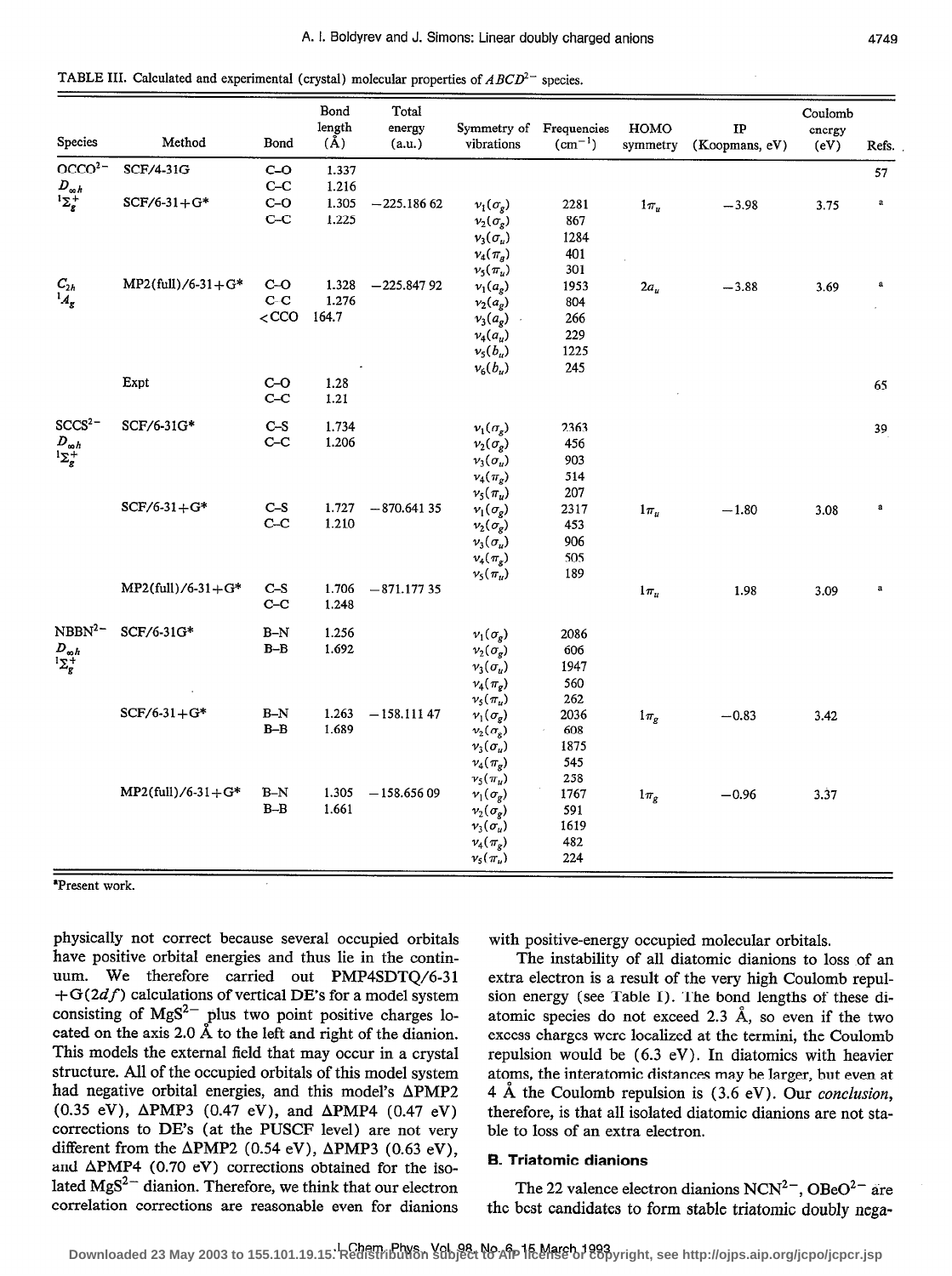| Species                                                 | Method          | Bond<br>length/angle                                                                        | Bond length<br>$(\AA)/$ angle<br>$(\text{deg})$ | Total<br>energy<br>(a.u.) | Symmetry<br>of<br>vibrations                                                                                                 | Frequencies<br>$(cm^{-1})$                                   | HOMO<br>symmetry | IP<br>(Koopmans, eV) | Coulomb<br>energy<br>(eV) |
|---------------------------------------------------------|-----------------|---------------------------------------------------------------------------------------------|-------------------------------------------------|---------------------------|------------------------------------------------------------------------------------------------------------------------------|--------------------------------------------------------------|------------------|----------------------|---------------------------|
| $Be2O32$<br>$D_{\infty h}$<br>${}^{1}\Sigma_{g}^{+}$    | $SCF/6-31 + G*$ | $Bc-O_b$<br>$Be-O_t$                                                                        | 1.458<br>1.394                                  | $-253.94857$              | $v_1(\sigma_g)$<br>$v_2(\sigma_g)$<br>$v_3(\sigma_u)$<br>$\nu_4(\sigma_u)$<br>$\nu_5(\pi_g)$<br>$v_6(\pi_u)$<br>$v_7(\pi_u)$ | 1535<br>507<br>1574<br>958<br>479<br>654<br>140              | $2\pi_{\rm n}$   | 0.62                 | 2.53                      |
| $Be2S32$<br>$\begin{array}{c} C_{2v} \ A_1 \end{array}$ | $SCF/6-31+G*$   | $Be-Sb$<br>Be-S,<br>$\langle$ BeS <sub>b</sub> Be<br>$\langle S_i$ BeS <sub>r</sub>         | 1.961<br>1.846<br>113.8<br>173.4                | $-1222.02032$             | $v_1(a_1)$<br>$v_2(a_1)$<br>$v_3(a_1)$<br>$v_4(a_1)$<br>$v_5(a_2)$<br>$v_6(b_1)$<br>$v_7(b_2)$<br>$v_8(b_2)$<br>$v_g(b_2)$   | 1043<br>399<br>282<br>52<br>293<br>289<br>1017<br>424<br>278 | $2b_1$           | 0.88                 | 2.18                      |
| $Mg_2O_3^{2-}$<br>$D_{\underset{1}{\sim}h}$             | $SCF/6-31+G*$   | $Mg-O_b$<br>$Mg-O$ ,                                                                        | 1.834<br>1.791                                  | $-623.69772$              | $v_1(\sigma_g)$<br>$v_2(\sigma_g)$<br>$v_3(\sigma_u)$<br>$v_4(\sigma_u)$<br>$v_5(\pi_g)$<br>$v_6(\pi_u)$<br>$v_7(\pi_u)$     | 886<br>338<br>962<br>717<br>200<br>268<br>49                 | $2\pi_u$         | 0.40                 | 1.98                      |
| $Mg_2S_3^2$ <sup>-</sup><br>$C_{2v}$<br>$^1A_1$         | $SCF/6-31+G*$   | $Mg-S_h$<br>$Mg-S$ ,<br>$<$ MgS <sub>b</sub> Mg<br>${}_{<}$ S <sub>b</sub> MgS <sub>t</sub> | 2.329<br>2.228<br>124.9<br>175.3                | $-1591.92564$             | $v_1(a_1)$<br>$v_2(a_1)$<br>$v_3(a_1)$<br>$v_4(a_1)$<br>$v_5(a_2)$<br>$v_6(b_1)$<br>$v_7(b_2)$<br>$v_8(b_2)$<br>$v_9(b_2)$   | 571<br>257<br>158<br>32<br>146<br>162<br>581<br>356<br>140   | $2b_1$           | 1.07                 | 1.75                      |

TABLE IV. Calculated properties of  $ABCDE^{2-}$  species.

<sup>a</sup>Present work.

tive ions because (i)  $NCN^{2-}$  is known in crystals, [e.g., Li<sub>2</sub>NCN (Ref. 61)] and (ii) these dianions have closedshell electronic configurations like CO<sub>2</sub>. Moreover, OBO (which is isoelectronic with  $OBeO^-$ ) and  $OAlO$  (isoelec-

TABLE V. Calculated vertical IP's (eV) of doubly charged anions at correlated levels with  $6-311+G(2df)$  basis set.

| <b>Species</b>    | DЕ<br>(Koop.)     | DE<br>(DPUSCF)  | DE<br>(DPMP2)   | DE<br>(DPMP3)        | DE.<br>(DPMP4)  |
|-------------------|-------------------|-----------------|-----------------|----------------------|-----------------|
| $BP^2$            | $-2.51$           | $-4.94$         | $-3.30$         | $-3.47$              | $-3.25$         |
| $Si_2^2$ –        | $-2.65$           | $-3.38$         | $-2.71$         | $-2.76$              | $-2.72$         |
| $S_2^{2-}$        | $-3.14$           | $-4.53$         | $-3.85$         | $-3.88$              | $-3.88$         |
| $MgO^{2-}$        | $-2.61$           | $-4.40$         | $-1.77$         | $-2.97$              | $-1.46$         |
| $MgS^{2-}$        | $-2.42$           | $-3.22$         | $-2.68$         | $-2.59$              | $-2.52$         |
| OMgO <sup>2</sup> | $-1.33$           | $-5.60$         | $-0.66$         | $-2.73$              | $-0.72$         |
| $SMgS^2$          | $-0.50$           | $-2.06$         | $-0.99$         | $-1.12$              | $-1.17$         |
| NBBN <sup>2</sup> | $-0.96^{\rm a}$   | $-3.86^{\rm a}$ | $-0.96^{\rm a}$ | $-1.94$ <sup>a</sup> | $-1.37^{a}$     |
| SCCS <sup>2</sup> | $-1.98^{\circ}$   | $-3.13^{a}$     | $-2.64^{\circ}$ | $-2.73^{\circ}$      | $-2.73^{\circ}$ |
| $Be2O32$          | $0.62^a$          | $-2.03^{\circ}$ | $-0.05^{\rm a}$ | $-0.63^a$            | $-0.39^{a}$     |
| $Mg_2O_3^{2-}$    | $0.40^a$          | $-3.03^{\circ}$ | $+1.25^{\rm a}$ | $-0.59^{a}$          | $+1.39^{a}$     |
| $Be_2S_3^{2-}$    | $0.88^{a}$        | $-0.20^a$       | $+0.06^a$       | $+0.03^a$            | $-0.03^{\rm a}$ |
| $Mg_{2}S_{3}^{2}$ | 1.07 <sup>a</sup> | $-0.67^{\circ}$ | $+0.23^{\circ}$ | $+0.12^{*}$          | $+0.20^*$       |

 $a$ 6-31+G\* basis set.

tronic with  $OMgO^{-}$ ) possess very high electron affinities [4.2 eV (Ref. 62) and 4.1 eV (Ref. 63) respectively].

Previously, Radom<sup>57</sup> optimized the geometry of  $NCN^{2-}$  at the SCF/4-31G level and Pyykko<sup>29,31-33</sup> calculated equilibrium geometries and harmonic frequencies of NCN<sup>2-</sup>, NNC<sup>2-</sup>, OBN<sup>2-</sup>, FCB<sup>2-</sup>, FBeN<sup>2-</sup>, OCC<sup>2-</sup>,<br>SCC<sup>2-</sup>, OBeO<sup>2-</sup>, SBeO<sup>2-</sup>, POB<sup>2-</sup>, PNC<sup>2-</sup>, PCN<sup>2-</sup>, and  $PBO<sup>2-</sup>$  at the SCF/6-31G\* level and for some of these species at the MP2/6-31G\* level. All of these dianions were found to have minima with no imaginary frequencies on the potential energy surfaces if electron detachment were restricted by using a finite basis set. The calculated frequencies and bond lengths of  $NCN^{2-}$  are in agreement with the corresponding crystal data (see Table II).

Because these previous calculations were made without diffuse basis functions, we repeated the calculations on  $NCN^{2-}$ ,  $SBN^{2-}$ ,  $OBeO^{2-}$ ,  $BeO^{2-}$ ,  $PCP^{2-}$ , and  $SCC^{2-}$ and we carried out geometry optimizations for these species as well as for  $SBes^{2-}$ ,  $OMgO^{2-}$ , and  $SMgS^{2-}$  using  $6-31+G^*$  and QZP+diff.(s,p) basis sets at the SCF level and with the  $6-31+G^*$  basis set at the MP2(full) level. We

#### J. Chem. Phys., Vol. 98, No. 6, 15 March 1993

Downloaded 23 May 2003 to 155.101.19.15. Redistribution subject to AIP license or copyright, see http://ojps.aip.org/jcpo/jcpcr.jsp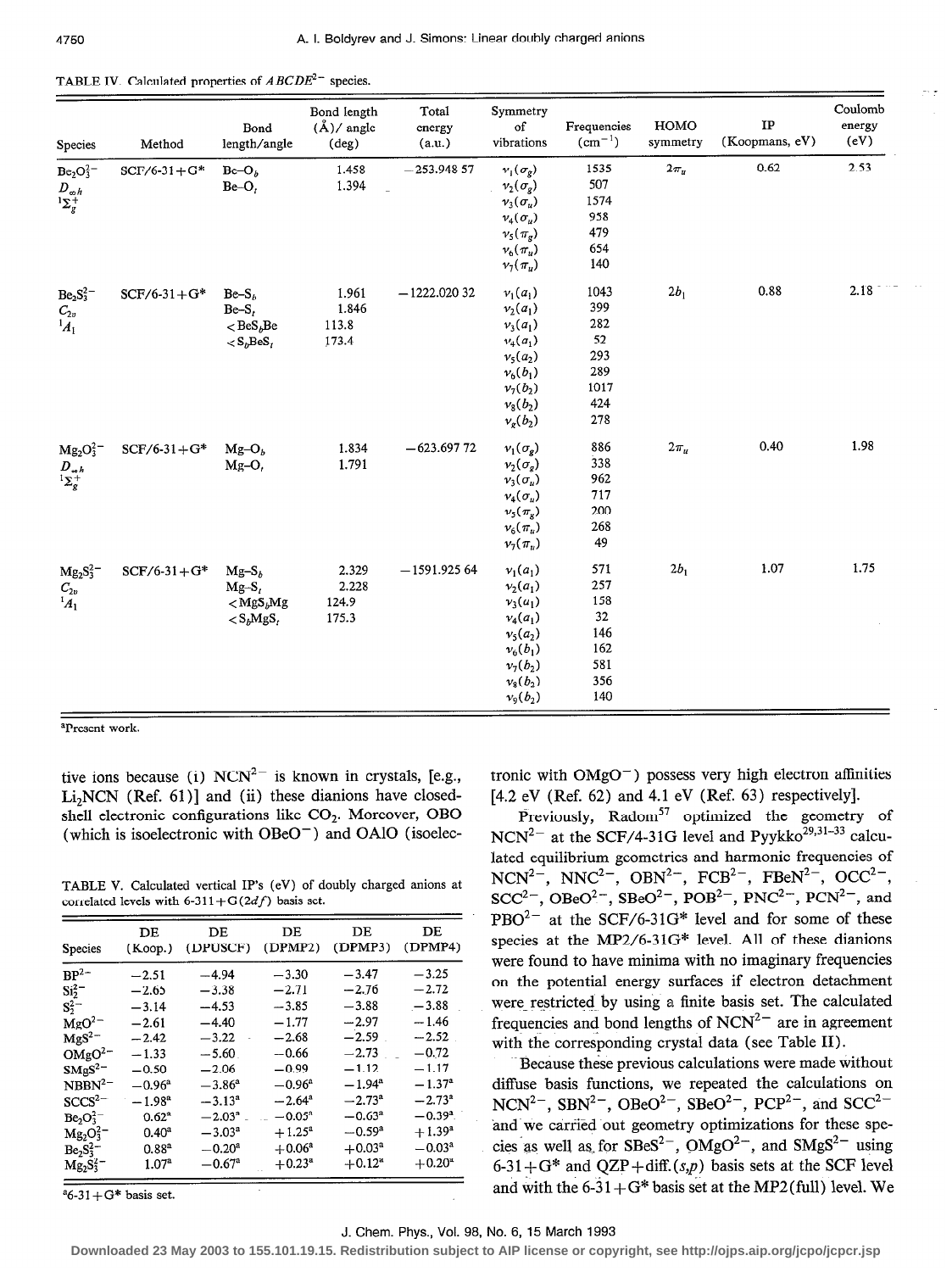found all these dianions to have linear structures at both  $SCF/6-31+G^*$  and MP2(full)/6-31+ $G^*$  levels.

Although the maximum distances between the negative charges in these triatomic species are larger than in the diatomic dianions, even these dianions are predicted to be not stable to loss of an extra electron because of the large Coulombic repulsion. Their HOMO orbital energies are still positive, and including electron relaxation (at the  $\Delta$ SCF approximation) makes the instabilities even, worse (see Table II). However, electron correlation corrections decrease the instabilities, but their vertical DE's calculated at the PMP2, PMP3, and PMP4 levels with the large 6-3 11  $+G(2df)$  basis set are still negative (see Table V). We therefore predict that isolated linear triatomic dianions are not viable species.

#### C. Tetraatomic dianions

Previously, several linear tetratomic dianions have been studied; they include  $OCCO^{2}$ ,  $\frac{36}{3}$ ,  $SCCS^{2}$ ,  $\frac{39}{3}$  $CCC^2$ ,<sup>36</sup> NBBN<sup>2-</sup>,<sup>36</sup> and NNNN<sup>2-1</sup>.<sup>36</sup> Geometries and frequencies were calculated at the SCF/6-31G\* level and several of these species were studied also at the MP2 (full) / 6-31G\* level. For all of these dianions local minima have been found, but for  $N_4^2$  a  $D_{4h}$  planar dianion was found to have lower energy. The electronic stability was considered in only one case  $\text{OCCO}^{2-36b}$  and a positive energy HOMO was found.

We studied three tetratomic dianions  $OCCO^{2-}$ , NBBN<sup>2-</sup>, and SCCS<sup>2-</sup> because we expected they would be good candidates to form stable dianions. In these species, the electronegative atoms (0 or S) are placed at the termini and therefore minimize the Coulomb repulsion. Moreover, the corresponding terminal atoms -0 and -S have unsaturated valences and quite high EAs. Moreover, the  $OCCO<sup>2-</sup>$  dianion is known as a structural unit in the crystal salts.

At the SCF/6-31 +  $G^*$  level, we found linear structures for these molecules. However, at the MP2(full)/6-31+ $G^*$ level, the  $OCCO<sup>2-</sup>$  dianion has two imaginary frequencies and the linear structure is thus not a minimum. Actually, the OCCO<sup>2-</sup> dianion has a  $C_{2h}$  minimum at the  $MP2(full)/6-31+G*$  level. However, the barrier to reach linearity is very small (0.3 kcal/mol at MP2(fu11)/6-31  $+$  G<sup>\*</sup>) so this dianion is quasilinear with the ground vibrational state lying above the barrier.

We find  $OCCO^{2-}$ , NBBN<sup>2-</sup>, and  $SCCS^{2-}$  to be unstable to the loss of an extra electron. Their HOMO orbital energies are positive, and electron relaxation and electron correlation corrections do not change this conclusion (see Table V). While the HOMO orbital energy decreases by 1.2 eV from  $OCCO^{2-}$  to  $SCCS^{2-}$ , we do not expect that isoelectronic species with heavier atoms will be electronically stable.

### D. Pentatomic dianions

Earlier, two nonlinear pentatomic dianions  $BeF_4^{2-}$  and  $MgF_4^{2-}$  were predicted to be stable to loss of an extra electron and to be kinetically stable to loss of  $F^{-1,20,21}$  The

stability of these dianions arises from the delocalization of the two extra electrons over four electronegative (F) atoms. In the case of the linear species treated here, such delocalization is less effective but localizing the charge on the two terminal atoms will keep the Coulomb repulsion to a minimum.

We investigated the  $Be_2O_3^{2-}$ ,  $Be_2S_3^{2-}$ ,  $Mg_2O_3^{2-}$ , and  $Mg_2S_3^{2-}$  dianions at the SCF/6-31+ $G^*$  level. We optimized their geometries within both  $D_{\infty h}$  and  $C_{2v}$  symmetry constraints. The  $Be<sub>2</sub>O<sub>3</sub><sup>2</sup>-$  and  $Mg<sub>2</sub>O<sub>3</sub><sup>2</sup>-$  dianions are predicted to be linear, but  $Be_2S_3^{2-}$  and  $Mg_2S_3^{2-}$  dianions have two imaginary vibrational frequencies at linear geometries. The barriers to linearity in the latter two species are small 6.8 kcal/mol for  $Be_2S_3^{2-}$  and 1.3 kcal/mol for  $Mg_2S_3^{2-}$ .

All of the above pentatomic dianions are found to have negative HOMO orbital energies and thus to be stable to loss of an extra electron within the Koopmans' approximation. The HOMO energies of  $Be_2S_3^{2-}$  and  $Mg_2S_3^{2-}$  change by 0.12 and 0.07 eV, respectively, when their structures change from  $C_{2v}$  to  $D_{\infty h}$ . When electronic relaxation is taken into account, all four dianions became unstable to the loss of an extra electron, but when correlation energy is also included, the DE's of Be<sub>2</sub>O<sub>3</sub><sup>-</sup> and Mg<sub>2</sub>O<sub>3</sub><sup>-</sup> vary so strongly among the PMP2, PMP3, and PMP4 treatments that we cannot reliably predict the stability of these dianions. Our best calculated electron detachment energies are +0.20 eV for  $Mg_2S_3^{2-}$  and about  $\sim$ 0 eV for Be<sub>2</sub>S<sub>3</sub><sup>2</sup>- at the PMP 4SDTQ/6-31+G<sup>\*</sup> level.  $Mg_2S_3^{2-}$  is thus our candidate for the smallest stable linear dianion.

The smallest linear doubly charged anion that has been experimentally identified is  $C_7^{2-1}$ , Compton and coworkers<sup>5</sup> proposed a simple explanation for why  $C_6^2$  is not stable. They assumed that each of the extra electrons is attached to a  $C_2$  moiety (rather than a C atom) at the end of the linear carbon cluster chain. The total electron binding energy, relative to the neutral molecule, is then computed as twice the electron affinity of  $HC_2$  (2.97 eV) minus the repulsion energy between the distant electron pair. This simple picture predicts that  $C_n^{2-}$  will become electronically stable for  $n=7$ . For our Be<sub>2</sub>S<sup>2</sup>/<sub>3</sub><sup>-</sup>, and Mg<sub>2</sub>S<sup>2</sup><sup>-</sup> species, the electron affinity of the terminal -0 or -S groups are higher than that of  $HC<sub>2</sub>$ , therefore it is not surprising that these species are stable to loss of an extra electron.

One of the important questions that follows from this work is why doubly charged anions like  $C_2^2$ ,  $O_2^2$  $NCN^{2-}$ , and others that are calculated with incorrect wave functions (e.g., functions in which the dianion has a positive-energy occupied MO), often have bond lengths and frequencies very close to experimental data for dianions in solid state. Moreover, the electronic instability of many multiply charged anions in the gas phase means that these species are stable in the solid state only due to environmental effects. The answer is that in solids, dianions experience external electrostatic fields from surrounding counterpart cations; these fields constrain the electrons from escaping. In the gas phase, multiply charged anions studied using basis sets without diffuse functions have barriers to the loss of an electron due to the restricted form of the basis sets (i.e., no diffuse functions).